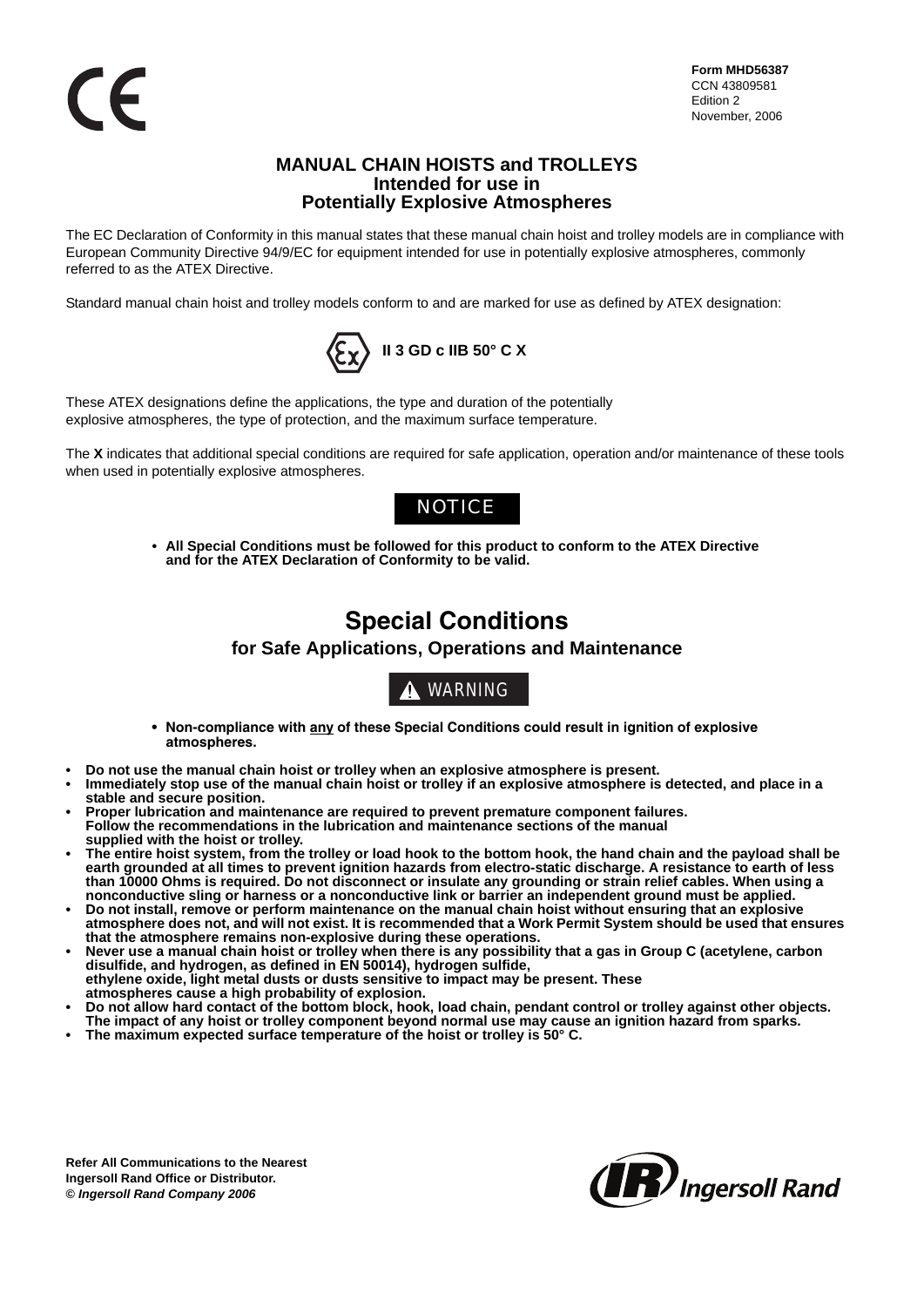- **Check for abnormally elevated temperatures during operation that may be an indication of overload or potential failure of bearings, brake or other mechanical components.**
- **If elevated temperatures or elevated vibration levels or unusual sounds are detected discontuine use of hoist and/ or trolley until it can be inspected and/or repaired.**
- **Do not use a manual chain hoist or trolley that exhibits rust or rust films that may come in contact with aluminum, magnesium or their corresponding alloys.**
- **Do not perform maintenance or repairs in an area where explosive atmospheres are present.**
- **Do not clean or lubricate a manual chain hoist or trolley with flammable or volatile liquids such as kerosene, diesel or jet fuel. A potentially explosive atmosphere may be created.**
- **Hoists and trolleys with ATEX certification are intended for general industrial material handling use in conformance to their labeled designation and these special conditions. Special**
- **assessments, for other specific applications requiring increased protection, should be requested by written inquiry to Ingersoll Rand.**

Explanation of ATEX Marking and Declaration of Corporation:

The European Directive 94/9/EC, commonly referred to as the ATEX Directive, requires manufacturers of products for use in potentially explosive atmospheres to assess their products to prevent them from creating an explosive atmosphere or from creating a source of ignition of an explosive atmosphere. The manufacture must certify that when the products are properly installed, maintained and used for their intended purpose, they do not endanger the health and safety of persons, animals or property.

The ATEX Directive recognizes that the probability of a serious event occurring varies with:

- the explosive properties of the atmosphere.
- the probability of the atmosphere being present.
- the probability of the machinery causing an explosive atmosphere.
- the probability of the machinery causing an ignition source.

It also recognizes the need for special conditions of installation and operation that must be followed to reduce or eliminate this potential for a serious event.

The ATEX Directive requires that the completed engine / machine be marked to indicate that it has been certified for use in potentially explosive atmospheres and to inform the user of limitation of use and special conditions of use.

An example of ATEX marking on a completed machine is:





#### - **This symbol indicates certification for use in an explosive atmosphere and is followed by other symbols indicating the details of that certified use.**

- **II** This indicates Equipment Group II Non-Mine use.
- **3** Indicates Equipment Category 3 Equipment in Category 3 is intended for use in areas in which explosive atmospheres caused by gases, vapors, mists or air/dust mixtures are unlikely to occur or, if they do occur are likely to do so only infrequently or for short periods. Protection is ensured during normal use.
- **G** Indicated evaluation for explosive atmospheres caused by gases, vapors or mists.
- **D** Indicated evaluation for explosive atmospheres caused by dust.
- **c** Indicated evaluation per European Standard EN 13463-5 for Protection by Constructional Safety.
- **IIB** (Optional marking) Gas Group Gases are grouped by their MESG (maximum experimental safe gap) and MIC (maximum ignition current), with Group A being least explosive and Group C being most explosive. Certification for use in Group B includes Group A and covers gases with MIC ratio > 0.45 and MESG > 0.55mm.
- TMAX-The maximum surface temperature in degrees Centigrade calculated from the measured maximum temperature with corrections for ambient and a factor of safety.
- **X** Indicates that there are special conditions for safe application, installation, operation and maintenance all of which MUST be followed for the certification to apply.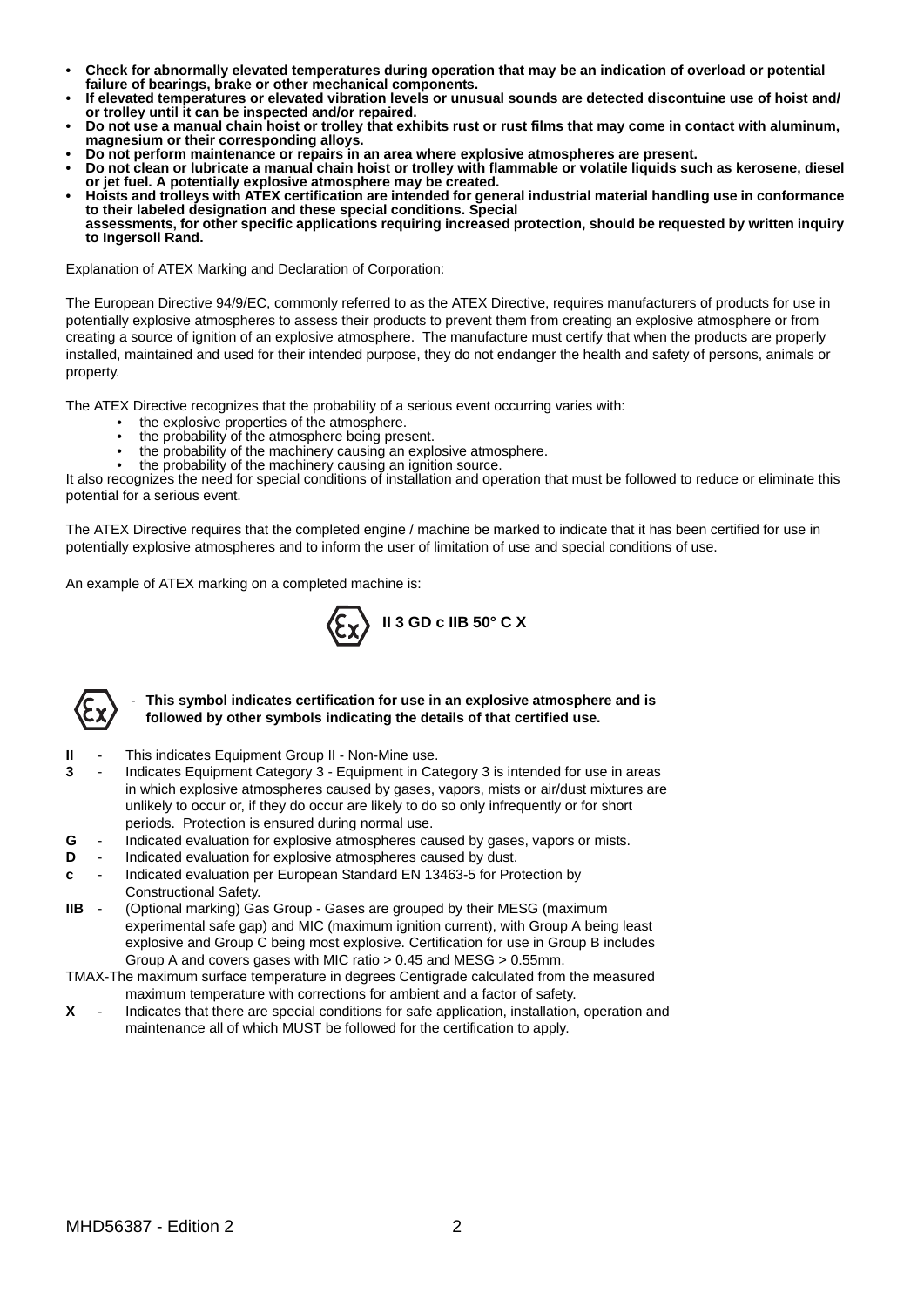| DECLARATION OF CONFORMITY                                                                                                                                                                                                                                                                                                                                                                                                                                                                                                                                                                                                                                                                                                                                                                                                                                                                                                                                                                                                                                                                                                                                                                                                                                                                                                                                                                             |
|-------------------------------------------------------------------------------------------------------------------------------------------------------------------------------------------------------------------------------------------------------------------------------------------------------------------------------------------------------------------------------------------------------------------------------------------------------------------------------------------------------------------------------------------------------------------------------------------------------------------------------------------------------------------------------------------------------------------------------------------------------------------------------------------------------------------------------------------------------------------------------------------------------------------------------------------------------------------------------------------------------------------------------------------------------------------------------------------------------------------------------------------------------------------------------------------------------------------------------------------------------------------------------------------------------------------------------------------------------------------------------------------------------|
| (CS) PROHLÁŠENÍ O SHODĚ (DA) FABRIKATIONSERKLÆRING (DE) KONFORMITÄTSERKLÄRUNG (EL) ΔΗΛΩΣΗ<br>ANAΓNΩPIΣHΣ (ES) DECLARACIÓN DE CONFORMIDAD (FI) VAKUUTUS NORMIEN TÄYTTÄMISESTÄ (FR) CERTIFICAT DE<br>CE<br>CONFORMITÉ (HU) MEGFELELŐSÉGI NYILATKOZAT (IT) DICHIARAZIONE DI CONFORMITÀ (NL) SCHRIFTELIJKE<br>VERKLARING VAN CONFORMITEIT (NO) KONFORMITETSERKLÆRING (PT) DECLARAÇÃO DE CONFORMIDADE (PL) DEKLARACJA<br>ZGODNOŚCI (SK) PREHLÁSENIE O ZHODE (SL) IZJAVA O SKLADNOSTI (SV) FÖRSÄKRAN OM ÖVERENSSTÄMMELSE                                                                                                                                                                                                                                                                                                                                                                                                                                                                                                                                                                                                                                                                                                                                                                                                                                                                                    |
| <b>Ingersoll-Rand</b><br>Hindley Green, Wigan WN2 4EZ, UK                                                                                                                                                                                                                                                                                                                                                                                                                                                                                                                                                                                                                                                                                                                                                                                                                                                                                                                                                                                                                                                                                                                                                                                                                                                                                                                                             |
| Declare under our sole responsibility that the product: Manual Chain Hoists and Trolleys                                                                                                                                                                                                                                                                                                                                                                                                                                                                                                                                                                                                                                                                                                                                                                                                                                                                                                                                                                                                                                                                                                                                                                                                                                                                                                              |
| (CS) Prohlašujeme na svou zodpovědnost, že produkt: (DA) Erklærer som eneansvarlig, at nedenstående produkt: (DE) Erklären<br>hiermit, gemäß unserer alleinigen Verantwortung, daß die Geräte: (EL) Δηλώνουμε ότι με δική μας ευθύνη το προϊόν: (ES)<br>Declaramos que, bajo nuestra responsabilidad exclusiva, el producto: (FI) Vakuutamme ja kannamme yksin täyden vastuun siitä, että<br>tuote: (FR) Déclarons sous notre seule responsabilité que le produit: (HU) Kizárólagos felelősségünk tudatában kijelentjük,<br>hogy a termék: (IT) Dichiariamo sotto la nostra unica responsabilità che il prodotto: (NL) Verklaren, onder onze uitsluitende<br>aansprakelijkheid, dat het produkt: (NO) Erklærer på ære og samvittighet at produktet: (PL) Przyjmując pełną odpowiedzialność,<br>oświadczamy, że produkt: (PT) Declaramos sob a nossa exclusiva responsabilidade que o produto: (SK) Záväzne prehlasujeme,<br>že výrobok: (SL) Pod polno odgovornostjo izjavljamo, da je izdelek: (SV) Intygar enligt vårt ansvar att produkten:                                                                                                                                                                                                                                                                                                                                                        |
| Model: VL2 and PT/GT / Serial Number Range: XXXX06                                                                                                                                                                                                                                                                                                                                                                                                                                                                                                                                                                                                                                                                                                                                                                                                                                                                                                                                                                                                                                                                                                                                                                                                                                                                                                                                                    |
| (CS) Model: / Rozsah výrobních čísel: (DA) Model: / Serienummerområde: (DE) Modell: / Seriennummernbereich: (EL) Movrtoo:<br> / Κλίμακα σειριακών αριθμών: (ES) Modelo: / Números de serie: (FI) Malli: / Sarjanumeroalue: (FR) Modèle: / Gamme de numéros<br>de série: (HU) Modell: / Gyártási szám-tartomány: (IT) Modello: / Gamma delle matricole: (NL) Model: / Serienummer: (NO)<br>Modell: / Serienr: (PL) Model: / Zakres numerów serii: (PT) Modelo: / Gama de Nos de Série: (SK) Model: / Rozsah výrobných<br>čísiel: (SL) Model: / Območje serijskih številk: (SV) Modell:/ Serienummer, mellan:                                                                                                                                                                                                                                                                                                                                                                                                                                                                                                                                                                                                                                                                                                                                                                                           |
| To which this declaration relates, is in compliance with provisions of Directive(s): 98/37/EC (machinery), 94/9/EC (ATEX)                                                                                                                                                                                                                                                                                                                                                                                                                                                                                                                                                                                                                                                                                                                                                                                                                                                                                                                                                                                                                                                                                                                                                                                                                                                                             |
| (CS) Ke kterým se toto prohlášení vztahuje, odpovídají ustanovením směrnic: (DA) som denne erklæring vedrører,<br>overholder bestemmelserne i følgende direktiv(er): (DE) auf das sich diese Erklärung bezieht, der folgenden Richtlinie entspricht: (EL)<br>στο οποίο αναφέρεται αυτή η δήλωση, πληροί τις διατάξεις της Οδηγίας: (ES) a los que se refiere la presente declaración,<br>cumplen con todo lo establecido en las directivas: (FI) johon tämä vakuutus viittaa, täyttää direktiiveissä: (FR) Objet de ce certificat,<br>est conforme aux prescriptions des Directives: (HU) Amelyekre ezen nyilatkozat vonatkozik, megfelelnek a következő<br>irányelvek előírásainak: (IT) a cui si riferisce la presente dichiarazione è conforme alle normative delle direttive: (NL) waarop deze<br>verklaring betrekking heeft overeenkomt met de bepalingen van directieven: (NO) som denne erklæringen gjelder for, oppfyller<br>bestemmelsene i direktivene: (PL) Którego dotyczy niniejsza deklaracja, jest zgodny z wymogami dyrektyw: (PT) Ao qual se<br>refere a presente declaração, está de acordo com as prescrições das Directiva: (SK) Na ktorý sa toto prehlásenie vzt'ahuje, je v<br>súlade s ustanoveniami Smernice (Smerníc): (SL) Na katerega se ta izjava o skladnosti nanaša, v skladu z določili<br>Smernic: (SV) Som detta intyg avser, överensstämmer med följande direktiv: |
| By using the following Principle Standards: EN 1127-1; EN 13463-1; EN 13463-5; EN 50014                                                                                                                                                                                                                                                                                                                                                                                                                                                                                                                                                                                                                                                                                                                                                                                                                                                                                                                                                                                                                                                                                                                                                                                                                                                                                                               |
| (CS) Použitím následujících zákonných norem: (DA) ved at være i overensstemmelse med følgende hovedstandard(er): (DE) Unter<br>  Anlehnung an die folgenden Grundnormen entsprechen: (EL) Χρησιμοποιώντας ια παρακάτω κύρια πρότυπα: (ES) conforme a los<br>siguientes estándares: (FI) esitetyt vaatimukset seuraavia perusnormeja käytettäessä: (FR) En observant les normes de principe<br>suivantes: (HU) A következő elvi szabványok alkalmazása mellett: (IT) Seguendo i principi standard indicati di seguito:<br>(NL) overeenkomstig de volgende hoofdstandaards: (NO) Ved å bruke følgende prinsipielle standarder: (PL) Spełniając wymogi<br>nastźpujących głównych norm: (PT) observando as seguintes Normas Principais: (SK) Pri dodržaní nasledovných noriem:<br>(SL) Uporabljeni osnovni standardi: (SV) Genom att använda följande principstandard:                                                                                                                                                                                                                                                                                                                                                                                                                                                                                                                                    |
| Date: October, 2006                                                                                                                                                                                                                                                                                                                                                                                                                                                                                                                                                                                                                                                                                                                                                                                                                                                                                                                                                                                                                                                                                                                                                                                                                                                                                                                                                                                   |
| (CS) Datum: Rτjen 2006: (DA) Dato: 0ktober, 2006: (DE) Datum: 0ktober, 2006: (EL) Ημερομηνία: Οκτώβρίος, 2006: (ES)<br>Fecha: octubre, 2006: (FI) Päiväys: Lokakuu, 2006: (FR) Date: octobre, 2006: (HU) Dátum: 2006 Október: (IT) Data: ottobre, 2006:<br>(NO) Dato: Oktober, 2006: (NL) Datum: Oktober, 2006: (PT) Data: outubro, 2006: (PL) Data: październik 2006: (SK) Dátum:<br>Október 2006: (SL) Datum: oktober 2006: (SV) Datum: 0ktober, 2006:                                                                                                                                                                                                                                                                                                                                                                                                                                                                                                                                                                                                                                                                                                                                                                                                                                                                                                                                              |
| <b>Approved By:</b>                                                                                                                                                                                                                                                                                                                                                                                                                                                                                                                                                                                                                                                                                                                                                                                                                                                                                                                                                                                                                                                                                                                                                                                                                                                                                                                                                                                   |
| (CS) Schválil: (DA) Godkendt af: (DE) Genehmigt von: (EL) Εγκρίθηκεαπό: (ES) Aprobado por: (FI) Hyväksytty: (FR) Approuvé par:<br>(HU) Jóváhagyta: (IT) Approvato da: (NL) Goedgekeurd door: (NO) Godkjent av: (PL) Zatwierdzone przez: (PT) Aprovado por:<br>(SK) Schválil: (SL) Odobril: (SV) Godkänt av:<br>John I. Perkin                                                                                                                                                                                                                                                                                                                                                                                                                                                                                                                                                                                                                                                                                                                                                                                                                                                                                                                                                                                                                                                                         |
| <b>Engineering Product Manager</b>                                                                                                                                                                                                                                                                                                                                                                                                                                                                                                                                                                                                                                                                                                                                                                                                                                                                                                                                                                                                                                                                                                                                                                                                                                                                                                                                                                    |